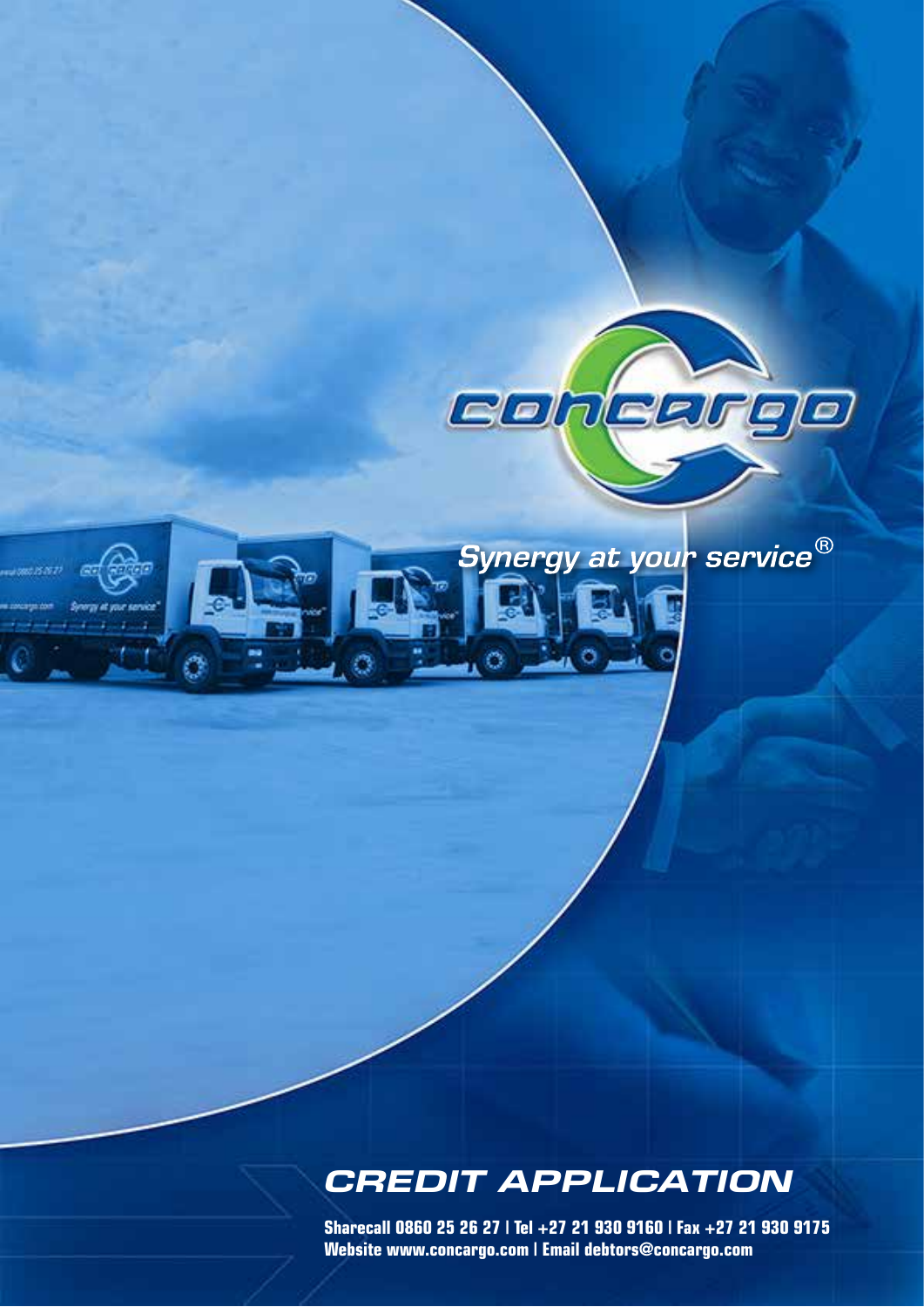# Credit Application Checklist

| Please note the following when completing the credit application document:                                                                                                                                                                                                                          |
|-----------------------------------------------------------------------------------------------------------------------------------------------------------------------------------------------------------------------------------------------------------------------------------------------------|
| Point 6 (Page 3 of 13): Please specify the credit limit required                                                                                                                                                                                                                                    |
| Point 8 (Page 3 of 13): Please specify if your cargo is self-insured?                                                                                                                                                                                                                               |
| Page 4 of 13: Authorised Owners/Partners/Members/Directors to sign the Credit application including 2 witnesses.<br>Please attach a resolution should any other party be authorised to complete and sign the application on behalf of the<br>Owners/Partners/Members/Directors                      |
| Page 5 of 13 : Deed of Suretyship – Please note that no credit facilities will be granted to partnerships, close corporations<br>and or private companies without a personal suretyship signed and completed in full by all Owners/Partners/Members/<br>Directors where applicable.                 |
| Page 12 of 13: Authorised Owners/Partners/Members/Directors to sign the <b>Standard Terms &amp; Conditions</b> including 2<br>witnesses. Please attach a resolution should any other party be authorised to complete and sign the application on behalf of<br>the Owners/Partners/Members/Directors |
| Owners/Partners/Members/Directors and 2 witnesses to initial all pages of the Credit Application and Terms & Conditions<br>document                                                                                                                                                                 |
| Please include the following documents with your application:                                                                                                                                                                                                                                       |
| Company letterhead                                                                                                                                                                                                                                                                                  |
| Original cancelled cheque or a letter from the bank confirming banking details                                                                                                                                                                                                                      |
| Copies of the business certificate of registration/incorporation/letter of authority, including a list of all active Owners/<br>Partners/Members/Directors                                                                                                                                          |
| Copies of the identity documents of the Owners/Partners/Members/Directors                                                                                                                                                                                                                           |
| Copy of the business VAT registration certificate (VAT 103)                                                                                                                                                                                                                                         |
| New Client Information eform                                                                                                                                                                                                                                                                        |

Please email the completed document and supporting documentation to **debtors@concargo.com**. Kindly post the originals to PO Box 1379, Durbanville, 7551 at your earliest convenience.

We appreciate that you have placed your confidence in **Concargo** to fulfil all of your transport requirements, and we look forward to being of service to you and nurturing a long, happy and mutually beneficial working relationship.

At your service,

Concargo Finance Team



*Credit Application* 1 of 13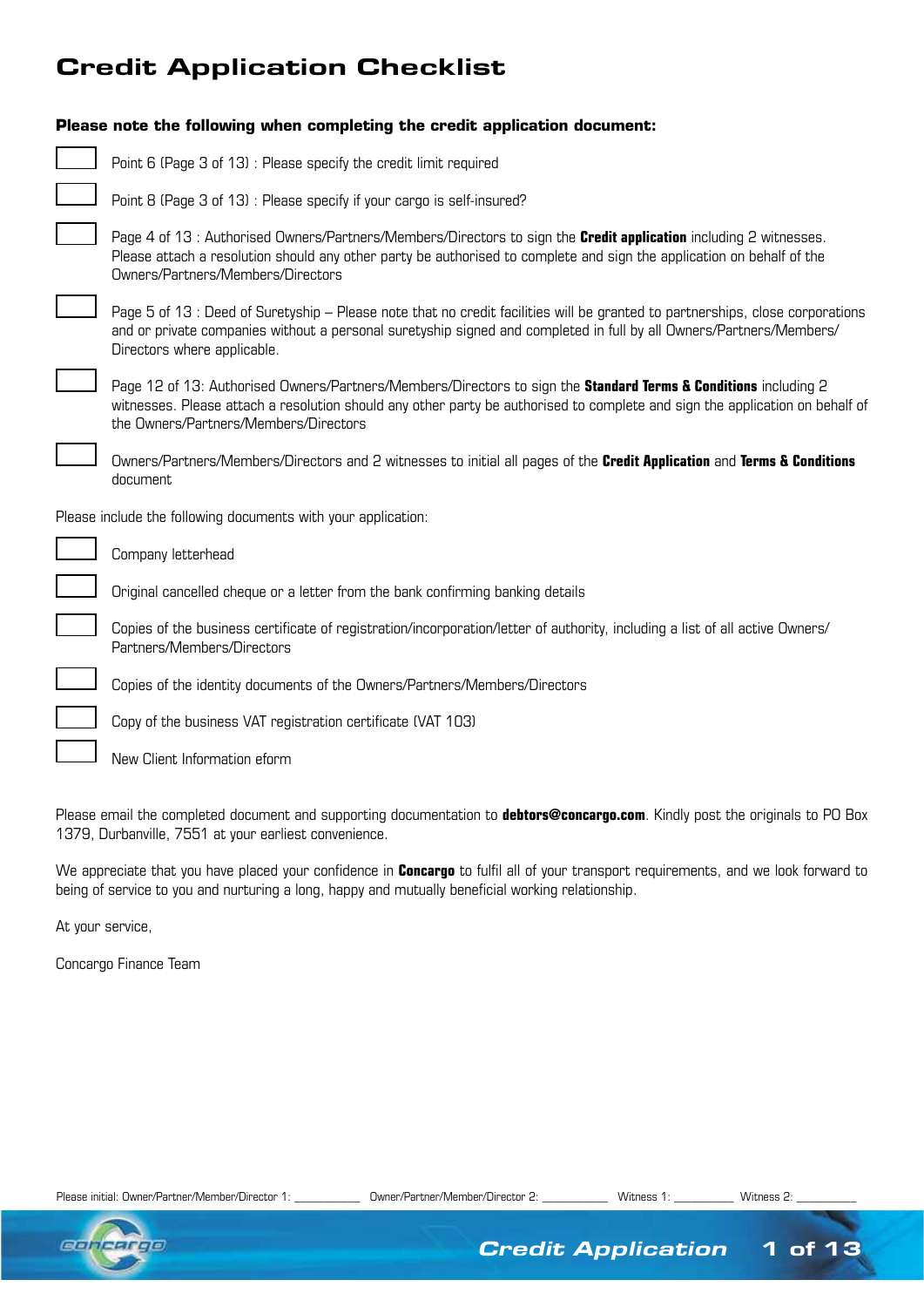# Credit Application

# 1. TYPE OF BUSINESS

| (a) Sole Proprietor | (b) Partnership    | (c) Close Corporation |
|---------------------|--------------------|-----------------------|
| (d) Private Company | (e) Public Company |                       |

# 2. REGISTERED NAME / LEGAL ENTITY

| Registered Name "Customer" |      |                         |      |  |
|----------------------------|------|-------------------------|------|--|
| <b>Trading Name</b>        |      |                         |      |  |
| Registration Number        |      | VAT Registration Number |      |  |
| Physical Address           |      | Postal Address          |      |  |
|                            |      |                         |      |  |
|                            | Code |                         | Code |  |
| Telephone Number           |      | Facsimile Number        |      |  |
| E-mail Address             |      | Internet Address        |      |  |
| <b>Holding Company</b>     |      | Subsidiary Company      |      |  |
| Auditors Name              |      |                         |      |  |

# 3. PERSONAL INFORMATION OWNERS / PARTNERS / MEMBERS / DIRECTORS

# 3.1 FULL NAMES

| <b>First Names</b>         | Surname                |      |  |
|----------------------------|------------------------|------|--|
|                            | <b>Identity Number</b> |      |  |
| <b>Residential Address</b> |                        |      |  |
|                            |                        | Code |  |
| Postal Address             |                        | Code |  |
| Work Telephone Number      | Cellular Number        |      |  |

# 3.2 FULL NAMES

| <b>First Names</b>         | Surname                |      |  |
|----------------------------|------------------------|------|--|
|                            | <b>Identity Number</b> |      |  |
| <b>Residential Address</b> |                        |      |  |
|                            |                        | Code |  |
| Postal Address             |                        | Code |  |
| Work Telephone Number      | Cellular Number        |      |  |

# 3.3 FULL NAMES

| <b>First Names</b>         | Surname                |      |  |
|----------------------------|------------------------|------|--|
|                            | <b>Identity Number</b> |      |  |
| <b>Residential Address</b> |                        |      |  |
|                            |                        | Code |  |
| Postal Address             |                        | Code |  |
| Work Telephone Number      | Cellular Number        |      |  |



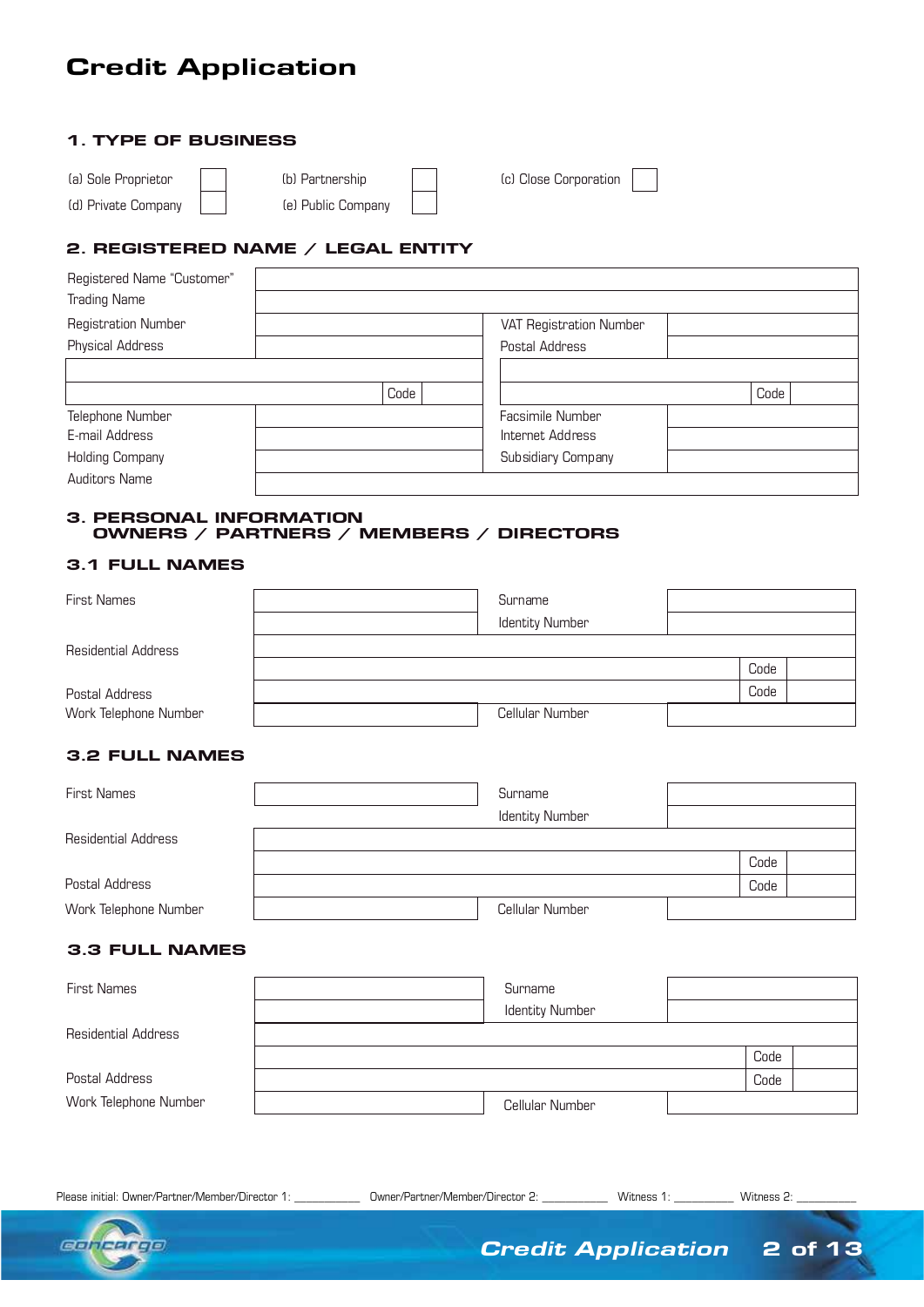# 4. BANKING DETAILS

| Name of Bank        | Branch              |  |
|---------------------|---------------------|--|
| Account Name        | Branch Code         |  |
| Bank Account Number | Date Account Opened |  |

# 5. TRADE REFERENCES

| Company Name | Telephone | Fax | <b>Contact Person</b> |
|--------------|-----------|-----|-----------------------|
|              |           |     |                       |
|              |           |     |                       |
|              |           |     |                       |

# 6. CREDIT LIMIT REQUIRED

#### **Note:**

**No credit facilities will be granted to partnerships, close corporations and or private companies without a personal suretyship signed and completed in full by all the members or directors or partners where applicable.**

# 7. ACCOUNT MANAGERS

#### PERSON RESPONSIBLE FOR OPERATIONS/LOGISTICS

| First Name       | Surname          |  |
|------------------|------------------|--|
| Telephone Number | Facsimile Number |  |
| Cellular Number  | Email Address    |  |

### PERSON RESPONSIBLE FOR THE PAYMENT OF THE ACCOUNT

| First Name                                    | Surname          |
|-----------------------------------------------|------------------|
| Telephone Number                              | Facsimile Number |
| Postal address to which<br>account to be sent |                  |
| For Attention                                 | Email Address    |

# 8. TRANSIT INSURANCE

Are your goods self insured?

Yes No If 'No', do you require Fiduciary Financial Services to obtain all risk cover on all shipments?  $Yes$   $No$ 



Fiduciary Financial **SERVICES** P T Y  $[LTD]$ 

A Division of 33rd Degree Logistics Group Holdings (Pty) Ltd

Fiduciary Financial Services, our in-house independent insurance company, offer transit insurance on request.

Please visit our website www.fiduciary.co.za for more information. Fiduciary Financial Services is an authorised financial services provider (licence number 8457).

Please contact us on Sharecall 0860 000 820 or Tel +27 21 930 9166 or email for a Quote: quotes@fiduciary.co.za



*Credit Application* 3 of 13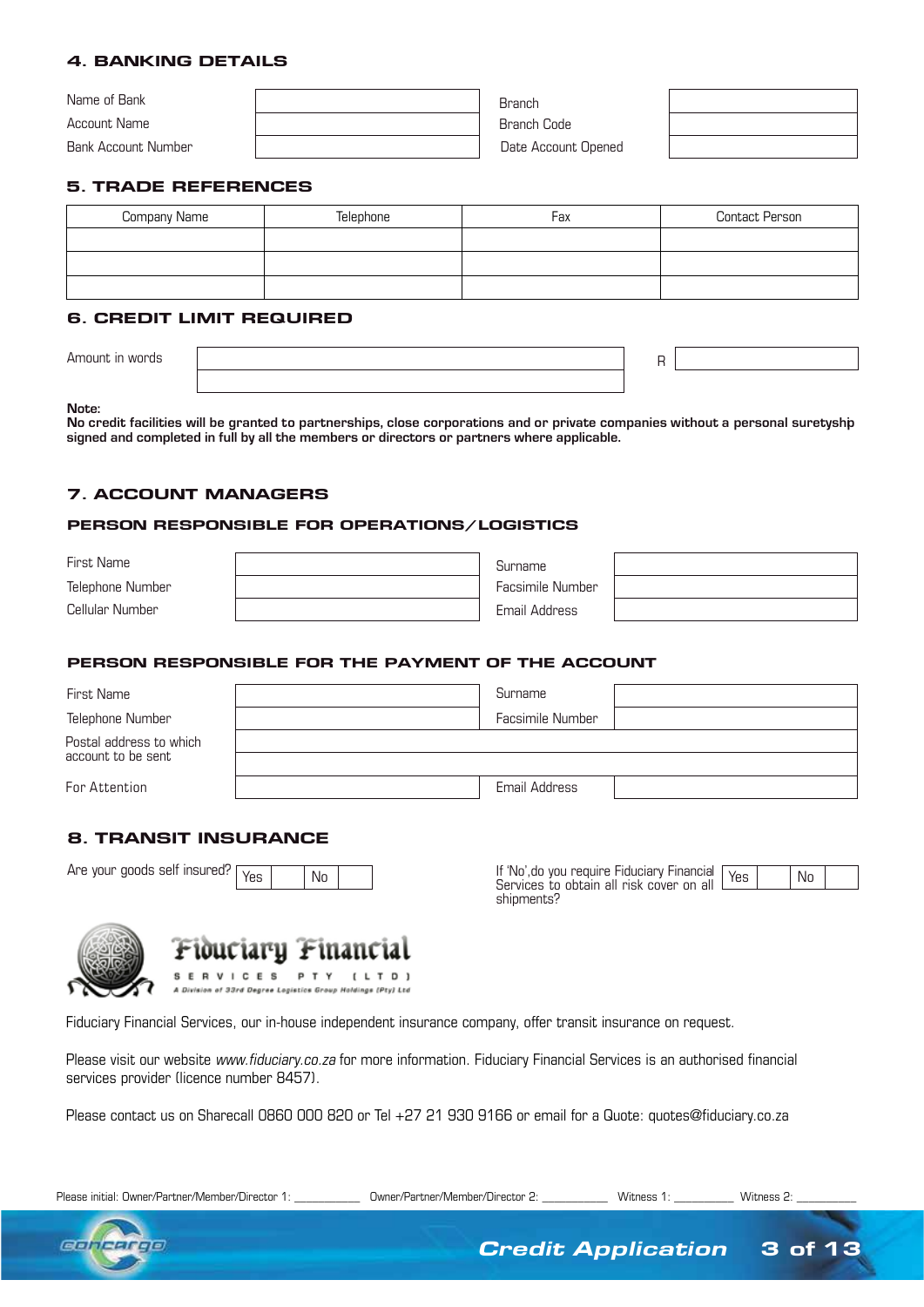# 9. STANDARD TRADING TERMS AND CONDITIONS

Please note that these conditions will apply in respect of each and every shipment or other service undertaken by **Concargo (Pty) Ltd** and Customer. These conditions are available to any Customer upon request. If required they will be posted to you or e-mailed to you or they may be inspected at our offices. Furthermore each of the relevant terms and conditions are available for inspection on our website being www.concargo.com

By signing this credit application form, the Customer agrees and undertakes to be bound in every respect by the applicable terms and conditions in respect of **Concargo (Pty) Ltd**.

# 10. CREDIT BUREAU INFORMATION

10.1 The Customer hereby acknowledges and agrees that **Concargo (Pty) Ltd** may:

- 10.1.1 Perform a credit search on the Customer's record with one or more of the Registered Credit Bureaus when accessing the Customer's application for credit
- 10.1.2 Monitor the Customer's payment history by researching its record at one or more of the Credit Bureau
- 10.1.3 Use new information and data obtained from Credit Bureau in respect of the Customer's future credit applications and needs
- 10.1.4 Record the existence of the Customer's account with any Credit Bureau
- 10.1.5 Record and transmit details of how the Customer has performed, and how the account is conducted by the Customer in meeting its obligations in terms of this agreement.
- 10.2 The Customer agrees that any information regarding its:
	- 10.2.1 credit worthiness
	- 10.2.2 defaults in payment to **Concargo (Pty) Ltd**, and
	- 10.2.3 details of how its account with **Concargo (Pty) Ltd** has been conducted may be disclosed to any other person or Credit Bureau.

| $\sim$<br>Sign <sup>r</sup><br>ור<br>___ | on<br>dav<br>f.his<br>$- \cdot \cdot$ $- \cdot \cdot$<br>__ |  |  | ___ |  |
|------------------------------------------|-------------------------------------------------------------|--|--|-----|--|
|------------------------------------------|-------------------------------------------------------------|--|--|-----|--|

I/ We declare that I/we have read and understand this credit application form and in particular clause 9 hereof. I/ We confirm thatthecontents are trueandcorrect andI/we furthermore agree to bebound by the Standard Terms andConditions referred to in clause 9 above.

#### 1. Signed by Owner/Partner/Member/Direct

#### **1. Signed by Owner/Partner/Member/Director 2. Signed by Owner/Partner/Member/Director**

| Name      | Name      |
|-----------|-----------|
| Signature | Signature |

### **3. Signed by Owner/Partner/Member/Director 4. Signed by Owner/Partner/Member/Director**

| Name                 | Name      |  |
|----------------------|-----------|--|
| Signature            | Signature |  |
| <b>Company Stamp</b> |           |  |
|                      | 1. Wtness |  |
|                      | Signature |  |
|                      | Date      |  |
|                      | 2. Wtness |  |
|                      |           |  |
|                      | Signature |  |

Please initial: Owner/Partner/Member/Director 1: \_\_\_\_\_\_\_\_\_\_\_ Owner/Partner/Member/Director 2: \_\_\_\_\_\_\_\_\_\_\_ Witness 1: \_\_\_\_\_\_\_ Witness 2:

Date



*Credit Application* 4 of 13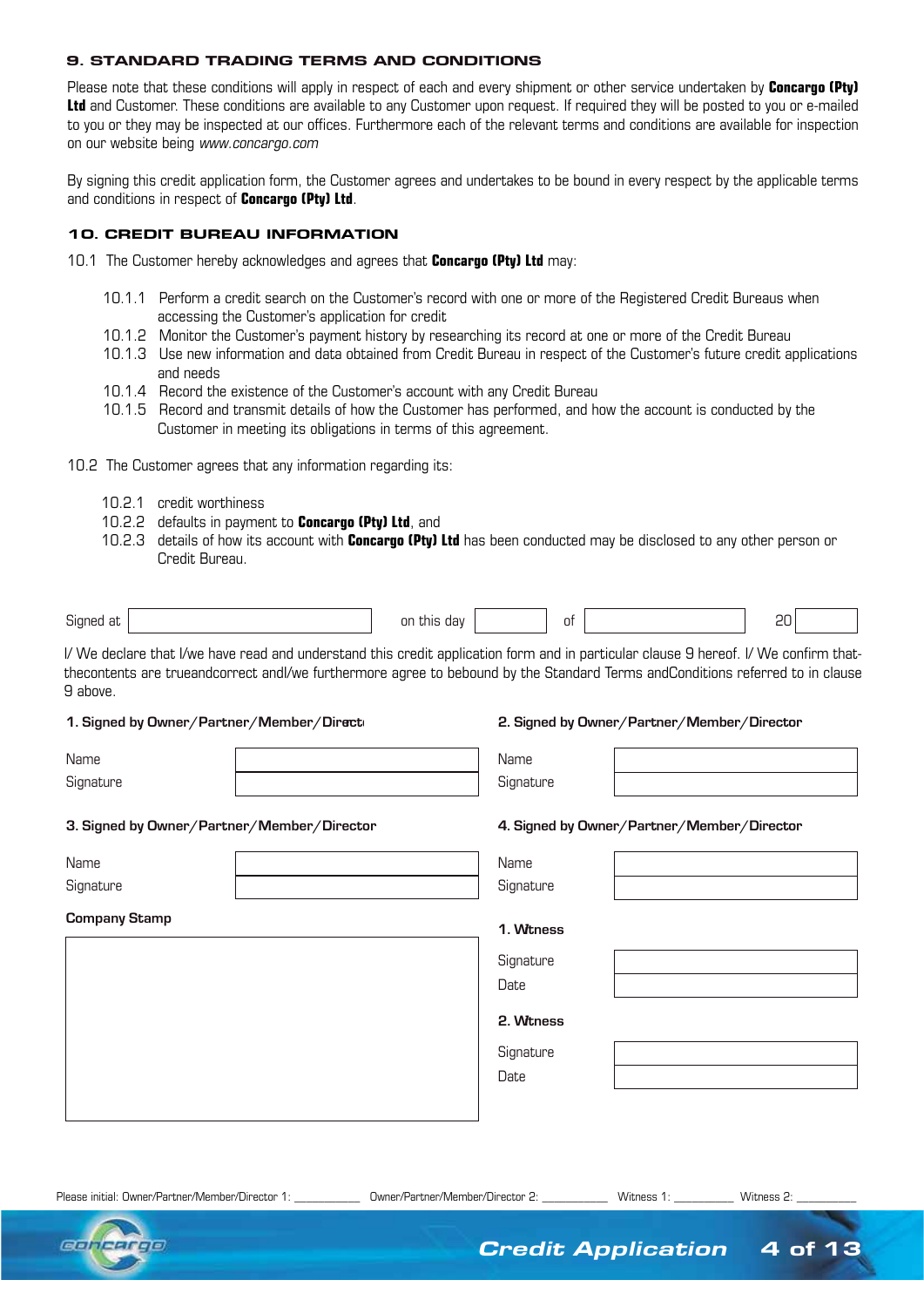| <b>DEED OF SURETYSHIP</b>                                                                                                                                                                                                                                                                                                                                                                                                                                                                                                                                                                                                                     |  |  |  |  |
|-----------------------------------------------------------------------------------------------------------------------------------------------------------------------------------------------------------------------------------------------------------------------------------------------------------------------------------------------------------------------------------------------------------------------------------------------------------------------------------------------------------------------------------------------------------------------------------------------------------------------------------------------|--|--|--|--|
| I/We (the undersigned)                                                                                                                                                                                                                                                                                                                                                                                                                                                                                                                                                                                                                        |  |  |  |  |
| Do hereby bind myself/ourselves jointly and severally unto and in favour of Concargo (Pty) Ltd (hereinafter referred to as the "Creditor/s") as sureties and<br>co-principal debtor/s in solidum with                                                                                                                                                                                                                                                                                                                                                                                                                                         |  |  |  |  |
| (hereinafter referred to as the "Principal Debtor") for the due and punctual payment by the Principal Debtor to the Creditor/s of any amount which now or                                                                                                                                                                                                                                                                                                                                                                                                                                                                                     |  |  |  |  |
| which may hereafter become owing by the Principal Debtor to the Creditor/s from any cause of indebtedness howsoever arising and for the fulfilment of the<br>Principal Debtor's obligation to the Creditor/s.                                                                                                                                                                                                                                                                                                                                                                                                                                 |  |  |  |  |
| For the purpose of any action against me/us a certificate by a Director or Manager of the Creditor/s (whose appointment qualification and/or authority need<br>not be proved), as to the amount owing by the Principal Debtor to the Creditor/s and of the fact that the due date for payment of same has arrived shall be<br>prima facie proof both of the existence of the debt as well as the amount owing.                                                                                                                                                                                                                                |  |  |  |  |
| I/We hereby consent to the jurisdiction of the Magistrate's Court in respect of any action which the Creditor/s may institute against me/us in terms hereof.<br>Not withstanding the foregoing the Creditor/s shall be entitled at its own discretion to take such legal action in any court of competent jurisdiction and in either<br>event the Creditor/s shall be entitled to recover its costs on the scale as between attorneys and own client.                                                                                                                                                                                         |  |  |  |  |
| I/We select domicilium et executandi                                                                                                                                                                                                                                                                                                                                                                                                                                                                                                                                                                                                          |  |  |  |  |
| as at which address all monies and communication may be addressed to me/us and I/we agree that all notices addressed to me/us at the said address and<br>dispatched by prepaid registered post shall be deemed to have reached me/us on the fourth day after the date of posting.                                                                                                                                                                                                                                                                                                                                                             |  |  |  |  |
| The liability of one of us mentioned above is not dependant upon the signature of the other of us. I/We furthermore agree and undertake that in the event of<br>the liquidation or sequestration of the Principal Debtor, I/we will not prove a claim, howsoever arising, against the Principal Debtor until and unless all and any<br>amounts owing by the Principal Debtor or by me/us to the Creditor/s have been paid in full. No extension of time, indulgence or waiver afforded by the Creditor/s<br>to the Principal Debtor nor any other arrangement between them shall prejudice the rights of the Creditor/s rights against me/us. |  |  |  |  |
| Signed at<br>200<br>on this day<br>0f                                                                                                                                                                                                                                                                                                                                                                                                                                                                                                                                                                                                         |  |  |  |  |
|                                                                                                                                                                                                                                                                                                                                                                                                                                                                                                                                                                                                                                               |  |  |  |  |
| 1. Owner/Partner/Member/Director<br>2. Owner/Partner/Member/Director                                                                                                                                                                                                                                                                                                                                                                                                                                                                                                                                                                          |  |  |  |  |
| Name<br>Name                                                                                                                                                                                                                                                                                                                                                                                                                                                                                                                                                                                                                                  |  |  |  |  |

**3. Owner/Partner/Member/Director 4. Owner/Partner/Member/Director**

| Name      | Name      |
|-----------|-----------|
| Signature | Signature |

Date

# **1. Witness**

**Signature** 

| Signature | Jate |  |
|-----------|------|--|
|           |      |  |

# **2. Witness**

| Signature |  |
|-----------|--|
|-----------|--|

| e |  |
|---|--|
|   |  |

# **Company Stamp**

**Signature** 

Please initial: Owner/Partner/Member/Director 1: \_\_\_\_\_\_\_\_\_\_\_\_\_\_\_ Owner/Partner/Member/Director 2: \_\_\_\_\_\_\_\_\_\_\_\_ Witness 1: \_\_\_\_\_\_\_\_\_\_\_\_ Witness 2: \_



*Credit Application* 5 of 13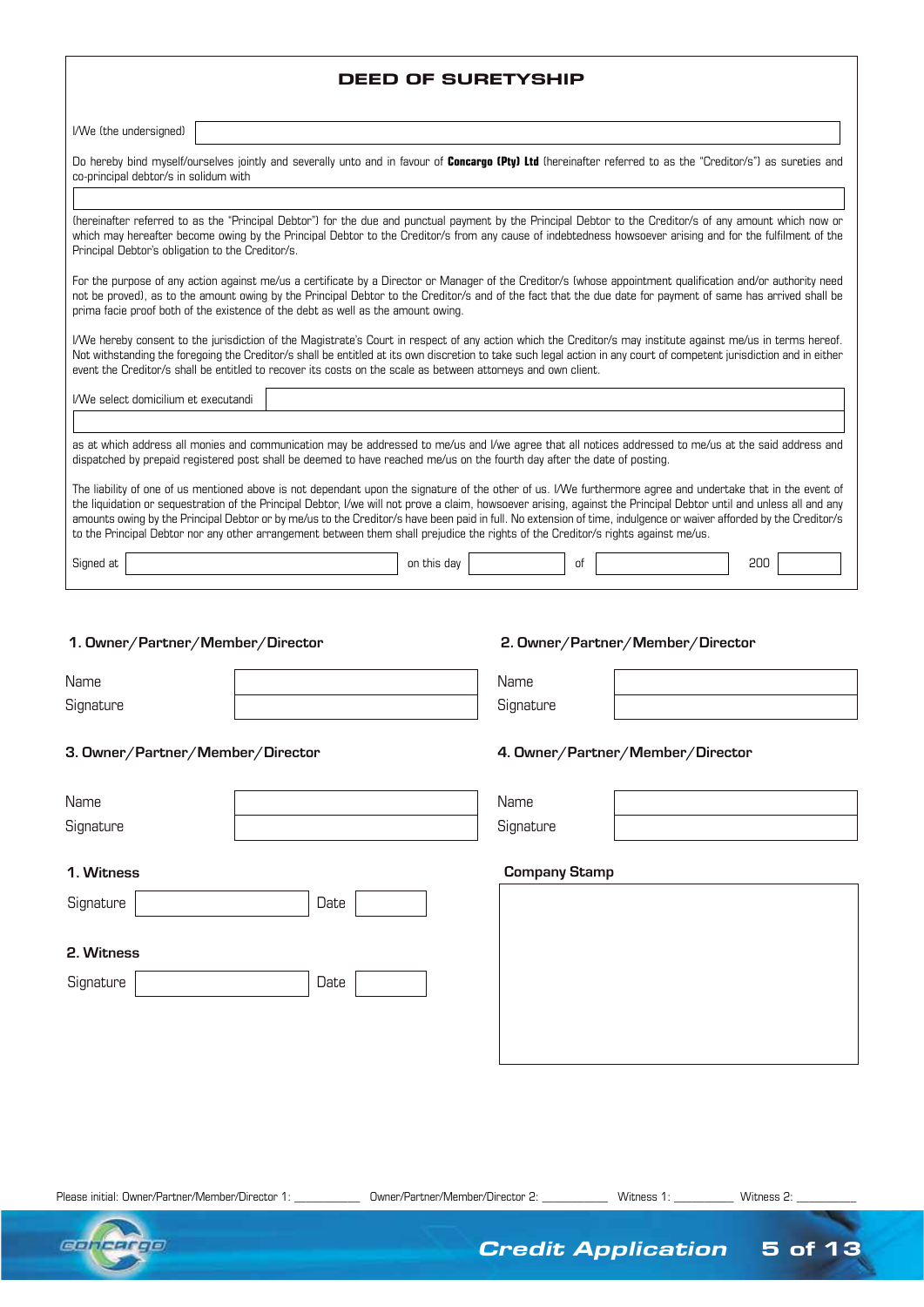# STANDARD TERMS AND CONDITIONS

# 1. DEFINITIONS

For the purpose of the terms end conditions of this agreement, unless inconsistent with the context, the following words shall carry the following meaning:

**Abnormal loads** means an indivisible [for practical purposes] object that, due to its dimensions and/or mass, cannot ba transported on a vehicle or vehicles without exceeding the limitations or mass as described in the National Road Traffic Regulations, 2000:

**Concargo** – means **Concargo (Pty) Ltd** (Registration 2001/023614/07)

**The Client** means any person who addressed a Request for Services to **Concargo**, accepted **Concargo's** Written Quotation and in doing so became a party to a Contract of Service;

**Contract of Service** means **Concargo's** Written Quotation, incorporating the Standard Terms and Conditions and accepted in writing by the Client;

Dangerous Goods means Hazardous Goods as defined in the Regulations to the Hazardous Substance Act 15 of 1973, the National Road Traffic Act 93 of 1996 as well as any other goods which **Concargo** in its sole discretion and on reasonable grounds may deem hazardous or dangerous;

**Domicilium citandi et executandi – Concargo (Pty) Ltd,** 6 on Tierberg, Parow East, Cape Town, Western Cape, South Africa, 7500

**E&OE** means errors and omissions excepted;

**Effective dote** means the date of acceptance of **Concargo's** Written Quotation by the Client;

**Goods** means any Goods which are transported in terms hereof;

**Law** includes the Common Law, relevant Statutes, Ordinances, By-Laws or Regulations;

**Person** shall have its ordinary meaning and includes a "body corporate":

**Request for Services** means a written request for services addressed to **Concargo** by any person;

**Sub-Contractor** means any Parson with whom **Concargo** sub-contracts to carry out Transportation or to render any other services in terms of a Contract of Service;

**Services** means any services rendered by **Concargo** in terms of a Contract of Service:

Transportation means, without restricting the generality of this term, conveyance, packing (where specifically contracted for), storing and/or safe keeping of any Goods and the acquiring of permits, authority/ias and the like.

**Written Quotation** means the quotation furnished by **Concargo** upon receiving a Request for Services.

#### 2. INTRODUCTION

Any goods to be carried are accepted and any services rendered subject to the conditions contained herein. All and any business undertaken, including any advice, information or service provided whether gratuitously or not by **Concargo** is and shall be subject to the conditions hereunder set out and each condition shall ba deemed to be incorporated in and to be a condition of the agreement between **Concargo** and the Client. No agent or employee of **Concargo** has **Concargo's** authority to alter or vary these conditions either by an oral or written undertaking or promise given before or after receipt of these conditions, nor shall any act or omission by **Concargo** be construed as a variation or waiver of any of these conditions. If any legislation is applicable to any business undertaken in terms hereof, these conditions shall as regards such business be read as subject to such legislation and nothing in these conditions shall be construed as a surrender by Concargo of any of its rights or immunities or as an increase of any of its responsibilities or liabilities under such legislation. To the extent that any part of these conditions are in conflict with such legislation it shall be regarded as pro non scripto without effecting the rest of these terms and conditions.

#### 3. APPLICABILITY OF THESE CONDITIONS

The terms and conditions as set out herein, shall govern the relationship between Concargo and the Client in each and every Contract of Service between them, including Contracts of Service entered into subsequently to the contract formed by the Client's initial acceptance of **Concargo's** Written Quotation. For the avoidance of any uncertainty, all prior communication between the parties are excluded, save insofar as it has been expressly included in these terms and conditions (read with **Concargo's** Written Quotation and its acceptance by the Client).

The Contract of Service may be carried out by **Concargo** itself or on its behalf by any Sub-Contractor appointed by it.

#### 4. CONDITIONS

**Concargo** shall only be obliged to perform in terms of the Contract of Service provided that:

Concargo has received sufficient notice and information of the Client's requirements to enable it to properly carry out the Contract of Service and ensure that a suitable and appropriate vehicle and/or the necessary plant and equipment is/are available.

The necessary consents and statutory permits have been granted and remain in force. (in the event of such consents or permits being refused or withdrawn for any reason wharsoever with the effect that the Contract of Service cannot be implemented, the said Contract shall terminate automatically and no liability far damages or otherwise shall attach to **Concargo**).

The Client is not in breach of any terms or conditions of the Contract of Service or any other Contract concluded with **Concargo**.

It is not impossible, impractical or dangerous far **Concargo** to comply with its obligations as a result of riots, strikes, lockouts, labour disturbances or disputes, boycotts, economic sanctions, acts of State, industrial legislation, war, terrorism, civil commotion or disturbances, attacks upon its employees or vehicles, floods, rationing or non-availability of fuel, vehicle accident, breakdown in vehicle or equipment, commercial exigencies, any other cause whatsoever beyond its reasonable control or as a result of the occurrence of any event which is unforeseen, unexpected and irresistible and which human foresight cannot guard against.

#### 5. SUSPENSION OF PERFORMANCE

While any of the conditions referred to in clause 4 remain unfulfilled (or operative as the case may be) **Concargo** shall be entitled to refuse or suspend performance without being liable in any manner whatsoever therefore to the Client or any other Person whatsoever, and without prejudice to **Concargo's** rights to recover monies then due to it in respect of services already performed by it.

Please initial: Owner/Partner/Member/Director 1: \_\_\_\_\_\_\_\_\_\_\_\_\_\_ Owner/Partner/Member/Director 2: \_\_\_\_\_\_\_\_\_\_\_\_ Witness 1: \_\_\_\_\_\_\_\_\_\_ Witness 2:



6 of 13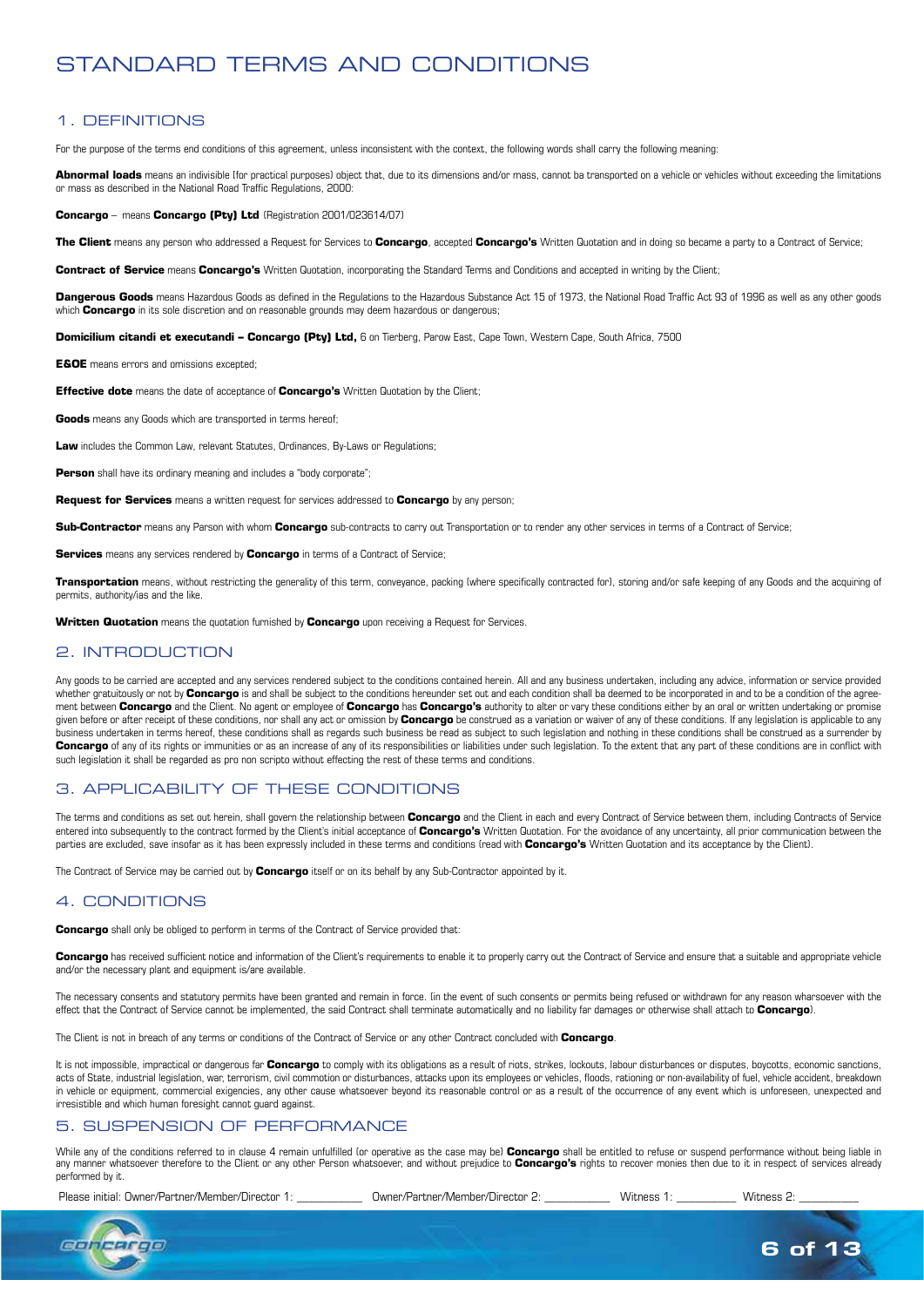# 6. LIMITATION OF EXTENT OF Concargo'S LIABILITY

#### Notwithstanding anything to the contrary or implied in these conditions:

The goods are at all times transported and carried and all services rendered at the sole risk of the Client.

**Concargo** shall not under any circumstances be liable for any loss or damage howsoever arising and/or caused by any negligence of its directors, employees or Sub-Contractors used by it to give effect to the Contract of Services or by any breach of contract or by any other cause

**Concargo** shall not be liable for any indirect or consequential loss or damages howsoever arising.

Without derogating from the generality of the aforesaid limitations of liability, the parties expressly agree that **Concargo** shell not at any stage be liable for damage resulting from or caused by or in connection with fire, flood, railway or road accidents, moth vermin, insects, damp, rust, burglary or housebreaking, act of God, riot, civil commotion, invasion, war, sabotage, malicious intent, explosion, marine risks, labour unrest, strikes, lockouts, chemical damage, leakage or any other causes whatsoever.

If the Client requires insurance cover in respect of any Contract of Service, written notice thereof must be given (by the Client) to **Concargo** before any goods or documents are entrusted to or Services rendered by **Concargo**, together with a statement as to the value of the goods or other insurable interest. Upon receipt of such notice **Concargo** may agree to arrange the required cover, in which case it shall be entitled to effect special insurance to cover the value of the goods or other insurable interest. By giving such notice the Client shall be deemed to have agreed and undertaken to pay **Concargo** the amount of the premium payable by **Concargo** for such insurance.

In the event of the Client expressly requesting insurance cover as set out above, then the following additional conditions shall apply:

#### PRO RATING

In cases of the partial loss of a consignment the cover referred to above will be pro-rated. For the avoidance of doubt and by way of example, should only ten (10) boxes be damaged out of a total of thirty (30) transported on one pallet, the applicable cover referred to above shall be reduced to one third (1/3) of the applicable cover in respect of the full pallet.

# CROSS BORDER INSURANCE

All goods are at all times carried at the Client's risk also for all cross border consignments. **Concargo** may, however, arrange insurance cover in terms of prior a written request to it wherein the total value of the goods is expressly declared by the Client, which cover will be for the account of the Client.

# EXCLUSION OF LIABILITY

As stated above, **Concargo** accepts no responsibility whatsoever for any loss or damage in transit or in the rendering of any other services, howsoever occurring. The parties agree that, in addition to the limitation of liability referred to above in respect of **Concargo**, the Client shall have no claim of whatsoever nature against **Concargo's** members, employees or agents (including its Sub-Contractors) howsoever arising.

#### 7. CLIENT'S WARRANTIES AND INDEMNITIES

The Client warrants and represents that:

The Goods are the Client's sole and exclusive property and/or that the Client has the full and absolute authority of the persons owning or having an interest in the Goods to enter into the Contract of Service.

The carriage of the Goods or the rendering of any other Services as contracted for with **Concargo** does not contravene any Law.

No Dangerous Goods shall be tendered to **Concargo** for placing with it and/or any Sub-Contractor without **Concargo's** express consent in writing and written acknowledgement that the Client has disclosed to **Concargo** all material information pertaining to the Transportation (or any other service to be rendered) which may affect **Concargo's** risk and decision in agreeing to transport the Goods or to render the Services for and on behalf of the Client.

The Client hereby indemnifies **Concargo** against all liability and any claims of whatsoever nature by any Person in respect of:

Any loss or damage to Goods or injury to persons or loss of life from whatsoever cause.

Any loss or damage resulting from non-delivery or incorrect delivery.

Any loss or damage on grounds of breach of contract or negligence, howsoever arising.

Any loss or damage arising from loss of market or attributable to delay in forwarding or in transit or failure to carry out fully or in part any instructions given to it or for any other consequential loss howsoever arising.

All legal costs incurred by **Concargo** in resisting any such claims, such costs to be determined on the scale as between attorney and one's own client.

Any loss or damage arising from the rendering of services in respect of abnormal and/or dangerous loads.

The Client warrants the accuracy, without exception, of all information and specifications given by or on its behalf to **Concargo**.

Except where **Concargo** is instructed in writing to pack the Goods, the Client warrants that all Goods have been properly and sufficiently packed and/or prepared.

#### 8. PRESCRIPTION OF CLAIMS

Without limiting and without prejudicing the provisions of these conditions (and in particular those relating to the limitation of liability), the Client shall notify **Concargo** of any loss, damage, complaint or claim within 24 (twenty four) hours from the time of off-loading, or in the case of late delivery or non-delivery of the Goods, within 24 (twenty four) hours from the scheduled time of off-loading and shall confirm such notification in writing to be received by **Concargo** within 72 (seventy two) hours of such off-loading or scheduled time of off-loading, as the case may be, failing which, any claim arising therefrom shall ipso facto lapse and be unenforceable.

#### 9. PAYMENT WITHOUT DEDUCTION

Notwithstanding any claim, the Client shall pay to **Concargo** the full amount stated on **Concargo's** invoice on due date without any deduction or set-off and without prejudice to the Client's rights contended for against **Concargo**. In respect of any such claim the Client shall not be entitled to deduct or set-off any monies which it owes to **Concargo** against any monies which it contends are due to it by either **Concargo** and/or any Sub-Contractor.

# 10. ABNORMAL LOADS

Any carriage of Goods on behalf of the Client constituting abnormal loads shall be subject to the following special terms and conditions:

Adequate notice shall be given to **Concargo** to enable it to prepare drawings of such loads, route surveys and local authority clearances and to submit these items to the Provincial and/ or local authorities (and where applicable to Eskom and the Post Office Authorities) for their respective consents.

The Client shall bear the costs of obtaining the consents from the above authorities, removing and replacing any obstacles during loading, off-loading or on route, raising and reinstating overhead wires, switching the electric power off and on, traffic escorts required and pavement and obstruction fees levied by the authorities concerned, and any other additional services incidental to and necessary for the carriage of such loads where such costs have not been included in the Freight quoted by **Concargo**. The hours and speed of such Transportation are subject to regulation by the authorities concerned.

Please initial: Owner/Partner/Member/Director 1: \_\_\_\_\_\_\_\_\_\_\_\_\_\_ Owner/Partner/Member/Director 2: \_\_\_\_\_\_\_\_\_\_\_ Witness 1: \_\_\_\_\_\_\_\_\_\_ Witness 2: \_

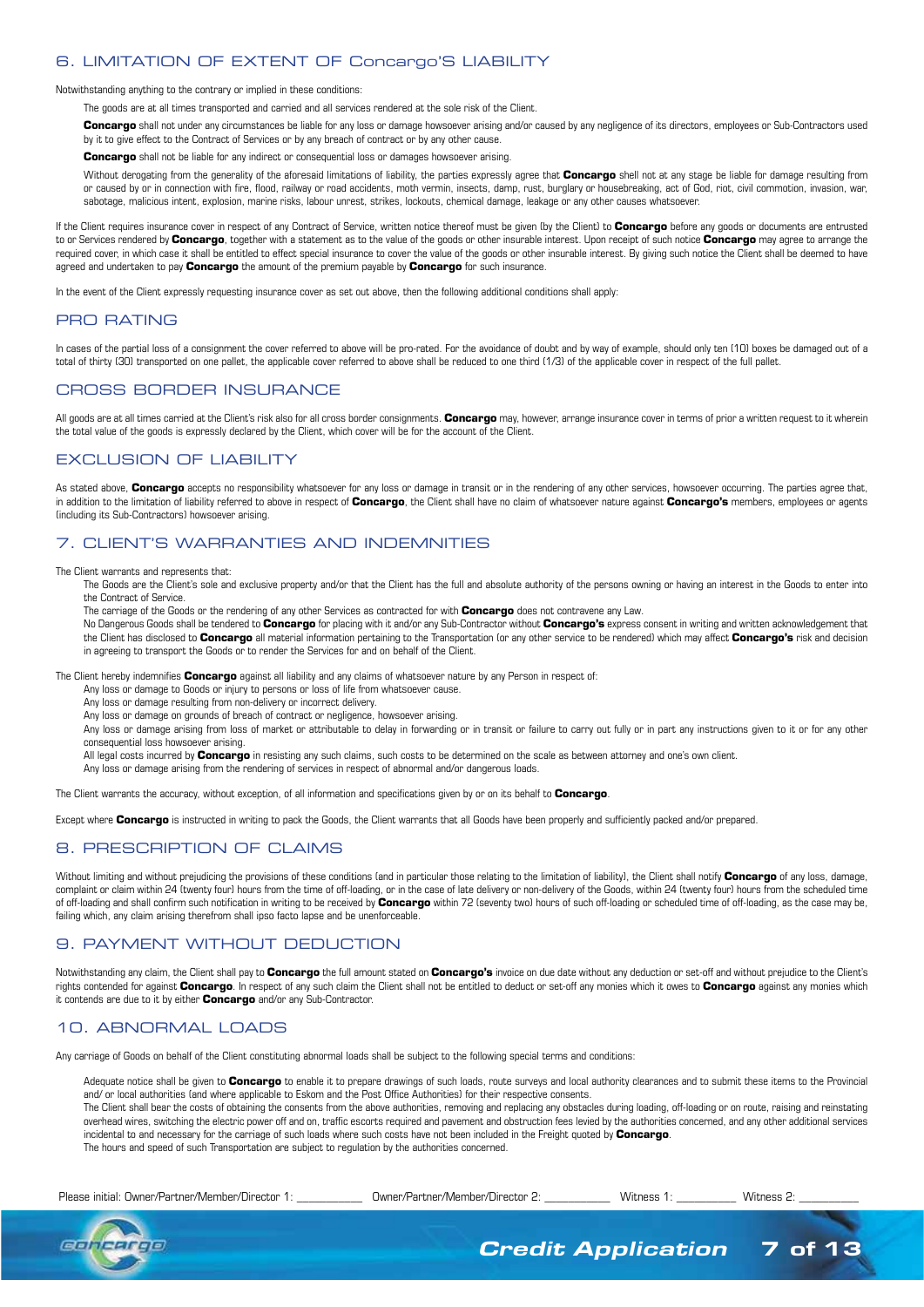**Concargo** shall not (without limiting the generality of the abovestated) be liable for any damages to any property whatsoever caused by the passage of such loads over or through such property and the Client hereby Indemnifies **Concargo** against ell liability and claims whatsoever by any Person for:Any such damages to such property and for any consequential loss or damage arising therefrom.All legal costs Incurred by **Concargo** in resisting any such claims as calculated on the scale as between attorney and one's own client.

### 11. STIPULATION FOR THE BENEFIT OF Concargo

The stipulations contained in clauses 6, 7 and 10 are for the benefit of **Concargo** and of any person for whose acts and/or omissions **Concargo** is or may be in Lew liable and of any person who may perform any of **Concargo's** obligations hereunder.

# 12. VALIDITY OF QUOTATIONS

Quotations shell remain open for acceptance by the Client for a period of 30 (thirty) days from the date thereof, (which acceptance shell be communicated in writing to **Concargo**), and if not accepted during such period, shall automatically lapse.

# 13. QUOTATION DATA

All Quotations ere subject to the conditions contained herein and to E&OE. Quotations are based, inter alia, on quantities, densities, dimensions, mass, properties, other technical data, available loading and off-loading hours and other information supplied by the Client and are accepted by **Concargo** in good faith under representation by the Client. Any variance therefrom shall entitle **Concargo** to require the freight quoted to be adjusted to take into account such variance, or to suspend performance, or cancel the Contract without thereby incurring any liability whatsoever end in the event of any such cancellation reserving to itself the right to claim from the Client such damages as **Concargo** may have suffered. Quotations ere subject to:

- Work being carried out by the methods and the route to be decided upon by **Concargo** without interruption, hindrance or postponement.
- The availability of **Concargo's** vehicles, plant, equipment and/or staff on the dates required.
- All pert loads being conveyed and delivered at **Concargo's** convenience.
- Any increase in **Concargo's** costs coming into force and effect after the date of the quotation over which **Concargo** has no control will be for the Client's account.
- Any delay due to interruption, hindrance, local traffic, municipal regulation or non-production of necessary licences, permits or customer forms which will be charged to the Client.
- Where the volumes, quantities or scopes of work have increased over what have been quoted for, the Client will be charged for any additions on a pro rata basis.
- A charge increase should there be a change of route due to reasons beyond **Concargo's** control.
- Any postponement or cancellation by the Client entitles **Concargo** to make a change to cover the expenses incurred and/or losses to **Concargo** arising therefrom.
- **Concargo** shall have the right to increase the charge specified in the event of stoppages or delays in the carrying out of the work to which the Contract of Service relates provided that such stoppages or delays are caused by circumstances beyond the control of **Concargo** or are such that **Concargo** could not reasonably have foreseen or prevented the cause of such stoppages or delays arising.

# 14. FREIGHT AND CHARGES

The Freight or other agreed charges payable to **Concargo** by the Client for the Transportation of Goods or the rendering of any other Services shall be the Freight or charges agreed between **Concargo** and the Client or shell be calculated at the rate agreed between them, as the case may be. The Freight or charges shall be subject to variation as provided for in clauses 10, 13, 15 and 16.

#### 15. ESCALATION

Subject to clause 13, and provided **Concargo** performs within 30 (thirty) days of date of quotation, the Freight or charges quoted in such quotation shell remain fixed. If however **Concargo** performs after such 30 (thirty) day period the Freight or charges quoted shell be subject to escalation in accordance with the SEIFSA Index of Road Freight Costs as at the date of performance by **Concargo**, the base index being that prevailing at date of quotation.

#### 16. ADDITIONAL CHARGES

Subject to the above, end in addition to the Freight or charges, **Concargo** shall be entitled to levy an additional charge at its usual rate, alternatively reasonable rate, in the event of: The circumstances envisaged in clauses 26, 31, 32, 33, 34, and 35 occurring; or

The time taken to load or off-load a vehicle exceeding the maximum time allowed in terms of clauses 27 and 28; or

Loading and off-loading taking place at more than one point; or

**Concargo** being obliged, due to circumstances beyond its control, to utilise routes different from those intended by it at the time of entering into the Contract of Service.

#### 17. PAYMENT

Subject to clause 9 above, payment shall be received in full, free of any commission, exchange, brokerage, deduction or set-off, within 30 (thirty) days of date of statement by **Concargo** which may appropriate all monies paid entirely within its sole and unfettered discretion. The Client shell not be entitled to deduct from or set-off against such payments any claims which the Customer may contend it has against **Concargo** arising from any cause whatsoever. Notwithstanding that **Concargo** may agree to collect and/or receive payment from a third party, the Client hereby acknowledges that the Client is personally bound by the provisions of the Contract of Service, and the Client hereby guarantees payment of the Freight end other charges by such third party to **Concargo**. There will be no valid discharge of the obligation to pay **Concargo** by the Client unless payment has been made to **Concargo** and to no other Person. **Concargo** is entitled to levy an interest charge against the Client at the rate of 2% (two per cent) per month on ell amounts which are outstanding and ere unpaid by the Client.

#### 18. RATE OF EXCHANGE

All duties, surcharges and quoted rates and charges are based on the prevailing Rend to Dollar or Sterling or Euro (whichever may be applicable) rate of exchange ("ROE") on the day quoted. Consequently all **Concargo's** charges may be subject to change without prior warning or notice in the event of any fluctuations of more than 2% of the ROE in 24 hour periods from the effective date. In the event of such change, **Concargo** reserves the right to issue a further invoice claiming any increases that may be due by reason thereof which will also take into account any variations in final shipped volume, mass and quantity of the cargo applicable. For the avoidance of doubt, the ROE for Airfreight is determined by the monthly IATA US dollar exchange rate.

#### 19. LOADING AND OFF-LOADING

Where the Client is not the consignor and/or consignee, the consignor and/or consignee and their servants and agents shall be deemed to be agents of the Client and to be authorised to act on the Client's behalf in the situations contemplated in clauses 25 to 33 inclusive.

#### 20. CONCARGO'S DISCRETION IN THE ABSENCE OF INSTRUCTIONS

#### In the absence specific instructions given timeously in writing by the Client to **Concargo**-

It shall be in the reasonable discretion of **Concargo** to decide at whet time to perform or to produce the performance of any or all of the acts which may be necessary or required for the discharge of its obligations to the Client:

**Concargo** shall have an absolute discretion, to be exercised on reasonable grounds, to determine the means, route and procedure to be followed by it in performing all or any of the acts or services it has agreed to perform;

In ell cases where there is a choice of tariff rates or premiums offered by any carrier, warehousemen, underwriter, or other person depending upon the declared value of the relevant goods or the extent of the liability assumed by the carrier, warehouseman, underwriter or other person, it shall be in the discretion of **Concargo** as to what declaration, if any, shell be made, and what liability, if any, shall be imposed on the carrier, warehouseman, underwriter or other person.

Please initial: Owner/Partner/Member/Director 1: \_\_\_\_\_\_\_\_\_\_\_\_\_\_ Owner/Partner/Member/Director 2: \_\_\_\_\_\_\_\_\_\_\_ Witness 1: \_\_\_\_\_\_\_\_\_\_ Witness 2: \_



*Credit Application* 8 of 13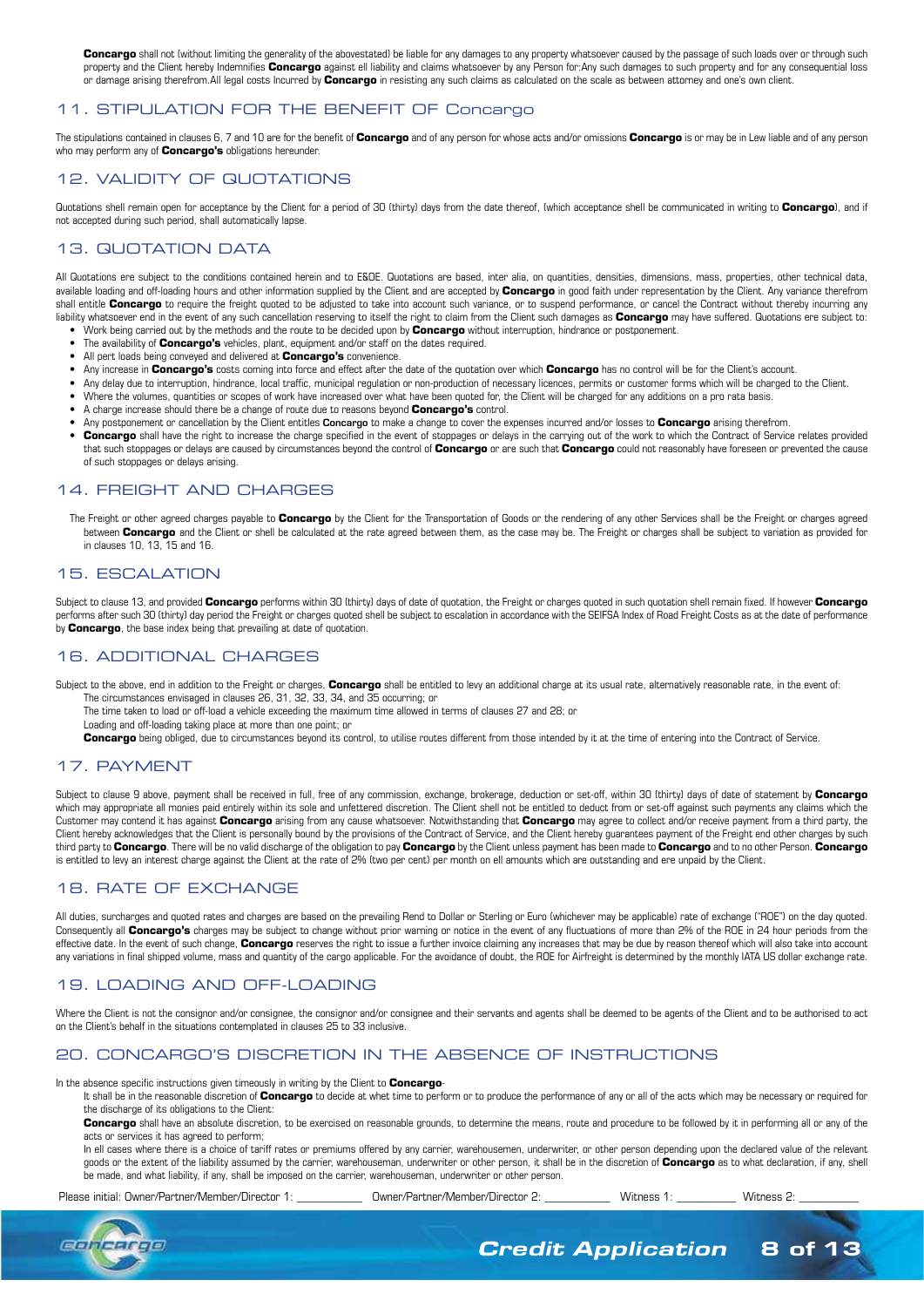# 21. CONCARGO'S GENERAL DISCRETION

Notwithstanding anything to the contrary herein contained, if at any time **Concargo** should on reasonable grounds consider it to be in the Client's interest or for the public good to depart from any of the Client's instructions, **Concargo** shall be entitled to do so and shall not incur any liability in consequence of doing so.

If events or circumstances come to the attention of **Concargo**, its agents, servants or nominees which, in the opinion of **Concargo** and on reasonable grounds, make it in whole or in part, impossible or impracticable for **Concargo** to comply with the Client's instructions **Concargo** shall take reasonable steps to inform the Client of such events or circumstances and to seek further instructions. If such further instructions are not timeously received by **Concargo** in writing **Concargo** shall, at its sole discretion, and depending on the prevailing circumstances, be entitled to detain, return, store, sell, abandon, or destroy all or part of the goods concerned at the risk and expense of the Client.

# 22. CONDITIONS OF GOODS

The onus of establishing the condition of the Goods at the time of delivery to **Concargo** shall at all times remain on the Client, and no delivery note, receipt, or other document given at such time by **Concargo** to the Client shall constitute proof of such condition, save to the extent that any specific record in relation thereto may have been made thereon by **Concargo**.

### 23. PACKING

**Concargo** shall not be responsible for the manner in which any goods are at any stage packed by or on behalf of the Client, whether such packing occurs originally or consequent upon a subsequent transhipment. Furthermore **Concargo** reserves the right to decline the carriage of any goods, which in its opinion [based on reasonable grounds] have not been properly packed.

# 24. RESPONSIBILITY FOR LOADING AND OFF-LOADING

The Client shall deliver the Goods onto the vehicle nominated by **Concargo** and/or the Sub-Contractor and shall take delivery therefrom, and shall be fully responsible for the loading and offloading thereof.

**Concargo** and/or the Sub-Contractor shall not be responsible for any loss or damage arising from the loading and off-loading of the vehicles and the Client indemnifies **Concargo** and/or the Sub-Contractor against any claims which may be brought against **Concargo** and/or the Sub-Contractor arising out of such loading, off-loading, overloading, unsafe loading or out of the nature of or any defect in the Goods concerned.

Concargo's employees may assist with the loading and off-loading where such assistance is customary and practicable, and where contracted for, but such assistance shall be rendered at the sole risk of the Client without any liability for any loss or damage arising therefrom attaching to **Concargo** and/or the Sub-Contractor.

# 25. LOADING AND OFF-LOADING FACILITIES

The Client undertakes:

- To provide or procure the provision of safe and adequate labour and equipment for loading and off-loading and safe, convenient and adequate loading and off-loading points and access to any such loading and off-loading points.
- To ensure that loading and off-loading will be possible at the agreed points during such hours and days as the parties have agreed.
- To ensure that **Concargo's** or the Sub-Contractor's vehicle is suitably clean for the purpose of receiving and conveying the Goods before the loading of the Goods in the contracted vehicle/s is commenced with.
- To ensure that all Goods loaded shall be in such condition as to enable due and proper off-loading to be effected at the point of destination.
- To ensure that the Goods are off-loaded into the correct tank, vessel or container store or warehouse, as the case may be.

The Client warrants that if any Goods require special appliances for loading or off-loading of the vehicle, those appliances will be available at the point of collection or place of delivery of the consignment at the Client's expense.

# 26. DELAYS AND DAMAGES

In the event of a vehicle being delayed or damaged due to the Client's failure to comply with the provisions of clauses 24 and 25, the Client shall be liable for additional charges at **Concargo's** usual rates, alternatively reasonable rates, and/or such damages as the case may be.

In the event of any damage whatsoever being caused to **Concargo's** own/leased/hired/contracted vehicle/s and/or equipment whilst loading or off-loading Goods at the Client's premises (or any other designated premises], then and in such event, the Client shall be liable for the fair and reasonable costs of repairing the damage caused to **Concargo's** own/leased/hired/ contracted vehicle/s and/or equipment and restoring the vehicle/s and/or equipment to the condition it/they was/were in prior to the damage caused to it.

The Client shall be responsible for and shall compensate **Concargo** in respect of all or any damage sustained by it, should any of its own/leased/hired/contracted vehicles or any part thereof, or any of Concargo's equipment be damaged while such vehicles and/or equipment are on, or in the process of entering upon, or leaving any loading or off-loading sites, howsoever such damage is caused, whether as a result of loading, off-loading or whether as a result of the sites not being in a proper or good state of repair and/or whether such damage occurs because such sites are not level and clear. The Client shall be liable for such damage, whether same is direct, indirect or consequential. Similarly, should any of **Concargo's** own/leased/hired/contracted vehicles and/or any part thereof and/or its equipment be damaged while such vehicles [and/or equipment] are in transit through any other fault of the Client and/or its servants or agents, whether as a result of loading or otherwise or whether as a result of the load itself, the Client shall be responsible and shall compensate **Concargo** for any such damage, whether direct, indirect or consequential.

# 27. LOADING TIME

The maximum loading time allowed to the Client shall be 3 hours or as stipulated on the Written Quotation unless otherwise agreed to in writing by **Concargo**. Loading time shall be deemed to commence at the time when the vehicle to be loaded arrives at the entrance to the property on which the loading point is situated.

# 28. OFF-LOADING TIME

The provision of clause 27 shall apply mutatis mutandis to off-loading time.

#### 29. DELIVERY DETAILS

After completion of loading the Client shall verify the correctness of all the details contained in the Client's delivery documents.

# 3D. DELIVERY AND OFF-LOADING INSTRUCTIONS

```
Please initial: Owner/Partner/Member/Director 1: _____________ Owner/Partner/Member/Director 2: ___________ Witness 1: __________ Witness 2:
```


*Credit Application* 9 of 13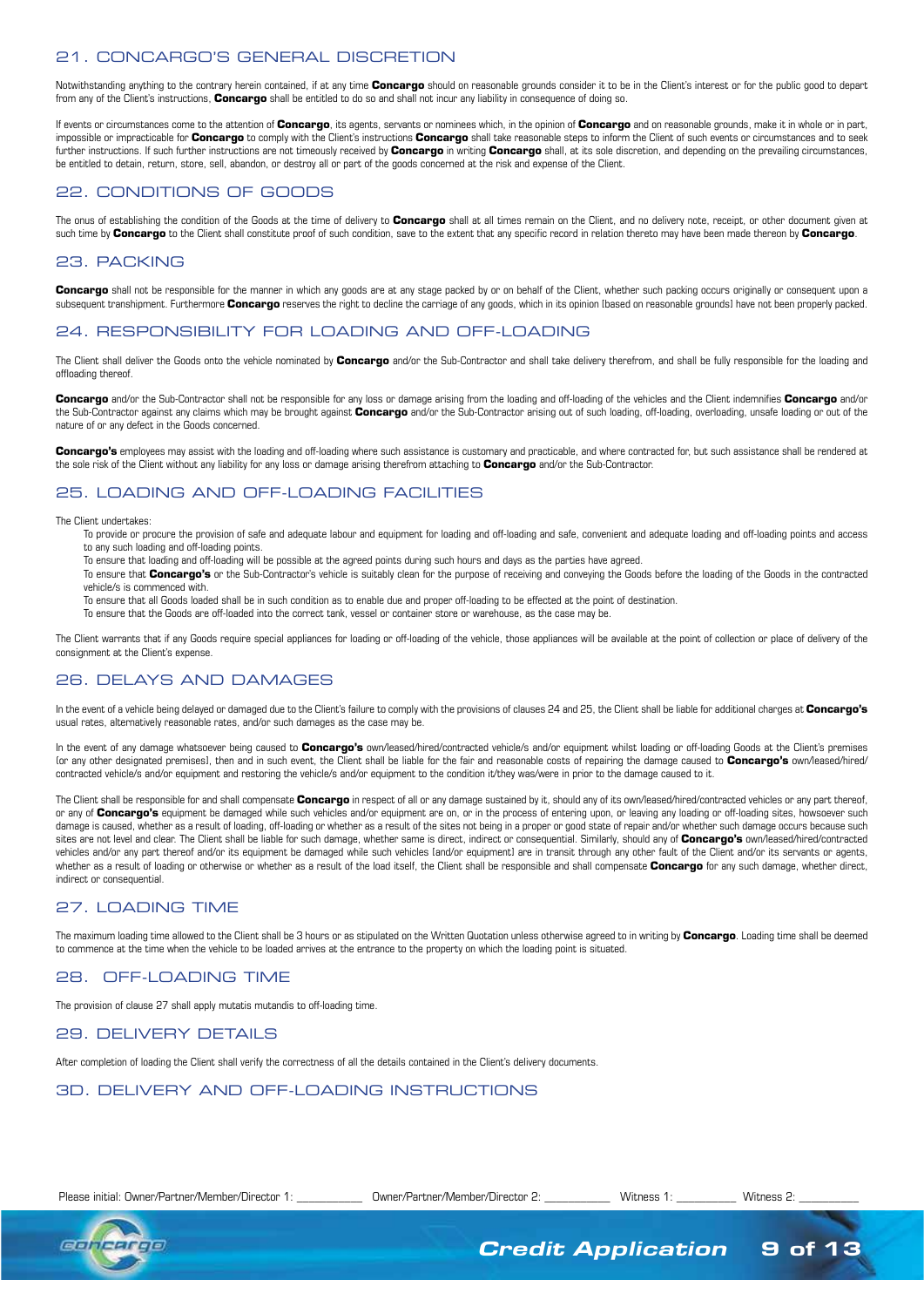The Client shall ensure, prior to the Goods being off-loaded, that the Goods to be off-loaded are the precise Goods which are contracted to be off-loaded, that during off-loading clear and precise off-loading and delivery instructions are given, that the Goods are off-loaded at the correct place and/or off-loading point, and that immediately after off-loading the Goods comprise the correct quantity and are in good order and condition.

### 31. COMPLETION OF OFF-LOADING

When off-loading is completed the Client shell Inspect the vehicle/s, as the case may be, to verify that the complete consignment has been off-loaded. Goods left on **Concargo's** or the Sub-Contractor's vehicle/s for any reason to suit the convenience of the Client or the consignee, are held at the sole risk of the Client. Pending forwarding and delivery, Goods may be warehoused or otherwise held at any place/s at the sole discretion of **Concargo** or the Sub-Contractor, at the Client's risk and expense.

#### 32. FAILURE BY THE CLIENT TO TAKE DELIVERY

Should the Client fail or neglect or be unable or refuse to take delivery of the whole or any part of the Goods at the agreed off-loading point or at the agreed off-loading time, or should (through no fault of **Concargo**] it not be possible or practicable to off-load the Goods within the prescribed time set out in 28 above and should no acceptable alternative written delivery instruction be received from the Client, **Concargo** shall be entitled to store or abandon the goods at its discretion based on reasonable grounds. In such event the Client shall be liable to pay any additional charges thereby incurred and shall have no claim whatsoever against **Concargo** for any act or omission arising therefrom.

#### 33. DEMURRAGE

**Concargo** shall not be liable for demurrage or storage charges of any nature howsoever arising, levied by third parties, and where paid by **Concargo**, shall be refunded to **Concargo** by the Client on demand. The Client does hereby appoint **Concargo** irrevocably and in rem suam as its agent in its place and stead to contract for the storage of such Goods upon such terms and such conditions as **Concargo** may, in its discretion, (and based on reasonable grounds] elect and without any liability whatsoever attaching to **Concargo** to attend to such storage.

### 34. DANGEROUS GOODS

**Concargo** is not obliged to contract for the carrying of Dangerous Goods on behalf of its Client.

- In the event of **Concargo** agreeing in writing to itself carry or to place with the Sub-Contractor the Client's Dangerous Goods, the Client shall:
	- Disclose fully the nature end properties of such Goods to **Concargo**.
	- Prior to loading, give **Concargo** special detailed instructions to enable **Concargo** to place such Goods for the proper safety and handling. Comply with all regulations governing the loading, off-loading, storage and carriage of such Goods.

In the event of the Client failing to disclose the dangerous nature of any Goods, or in the event of any Goods becoming a danger to persons or property, whether the dangerous nature thereof has been disclosed or not, **Concargo** shall be entitled immediately, and without prior notice to the Client, to discharge or dispose of any such Goods, in any manner and **Concargo** shall not be liable for any loss or damage arising from such discharge or disposal whatsoever. **Concargo** shall furthermore be entitled to recover from the Client the Freight or charges in respect of any such carriage, notwithstanding the non-delivery of such Goods, together with any expenses incurred in discharging or disposing thereof.

The Client:

Shall be liable for all loss and/or damages suffered by **Concargo** or any other Person/s caused by Dangerous Goods whether the dangerous nature thereof has been disclosed or not. Hereby indemnifies **Concargo** against all liability and all claims by any Person/s arising from such loss and/or damage.

No goods, including radio-active materials, which are or may become dangerous, inflammable or noxious, or which by their nature may cause injury or damage to any person, goods or property whatsoever, shall be tendered to **Concargo** without its express consent in writing. The goods or the container package or other covering in which the goods are to be tendered to **Concargo** or its agents shall be prominently marked on the outside so as to indicate the nature and character of the goods, and so as to comply with any applicable laws, regulations or requirements of any authority or carrier. If any such goods are tendered to **Concargo** without its written consent or without being marked as aforesaid, the same may at any time be destroyed, disposed of, abandoned or rendered harmless at the sole discretion of **Concargo** and at the entire risk and expense of the Client, without compensation to him or any other party and without prejudice to **Concargo's** right to its charges or fees including the cost of destruction or disposal. Notwithstanding the acceptance of the goods with its express consent, **Concargo** may nevertheless for good reason, such as the risk to other goods or property, life or health, destroy or otherwise deal with the goods at the entire risk and expense of the Client, and without compensation to him or to any other party and without prejudice to **Concargo's** right to its charges or fees including the cost of destruction or disposal. Whether or not the Client was aware of the nature of the goods and whether or not **Concargo's** written consent thereof was obtained, the Client shall be deemed to have indemnified **Concargo** against all loss, damage or liability caused to **Concargo** as a result of the tender of the goods to **Concargo**.

# 35. CANCELLATION OF REQUEST FOR VEHICLE

The Client shall be entitled to cancel a request for a vehicle to carry out a particular service in terms of the Contract of Service, provided that the Client gives **Concargo** not less than 12 hours for a national domestic Contract of Service and 24 hours for an over border Contract of Service notice of cancellation [Saturdays, Sundays and Public Holidays excluded], prior to the time of despatch of the vehicle as scheduled by **Concargo**, failing which the Client shall be liable to pay **Concargo's** usual, alternatively reasonable additional charges.

# 36. BREACH OF CONTRACT BY Concargo

Should **Concargo** breach any material term or condition of a the Contract of Service, the Client shall give **Concargo** written notice to remedy such breach within 7 (seven) days of receipt thereof, and only in the event of **Concargo** failing to comply therewith, shall the Client be entitled to cancel the Contract on written notice to **Concargo**.

# 37. NO CLAIMS AGAINST COMPANY DIRECTORS AND EMPLOYEES

The Client undertakes that no claim shall be made against any director, servant or employee of **Concargo** in respect of anything whatsoever arising from the rendering of any Services which are the subject of these trading terms and conditions and hereby waives all and any such claims.

# 38. DUTIES AND TAXES

The Client shall be liable for any duty, tax, imports or outlays of whatsoever nature levied by the authorities at any post or place for or in connection with the Goods, and for any payments, fines, expenses, loss or damage incurred or sustained by **Concargo** or the Sub-Contractor in connection therewith.

# 39. FORCE MAJEURE

Without prejudice to any other rights to which it is entitled. **Concargo** shall be entitled in the event of force majeure, if it so decides, to suspend the performance of its obligations under the Contract of Service or to dissolve the Contract of Service without judicial intervention, by notifying the Client in writing and without **Concargo** being liable to pay any compensation.

Force majeure shall be taken to mean every failure that cannot be attributed to **Concargo** because the fault does not lie with it and it cannot be blamed either by virtue of the law, legal act or generally accepted practice.

Please initial: Owner/Partner/Member/Director 1: \_\_\_\_\_\_\_\_\_\_\_\_\_\_ Owner/Partner/Member/Director 2: \_\_\_\_\_\_\_\_\_\_\_ Witness 1: \_\_\_\_\_\_\_\_\_\_ Witness 2: \_



*Credit Application* 10 of 13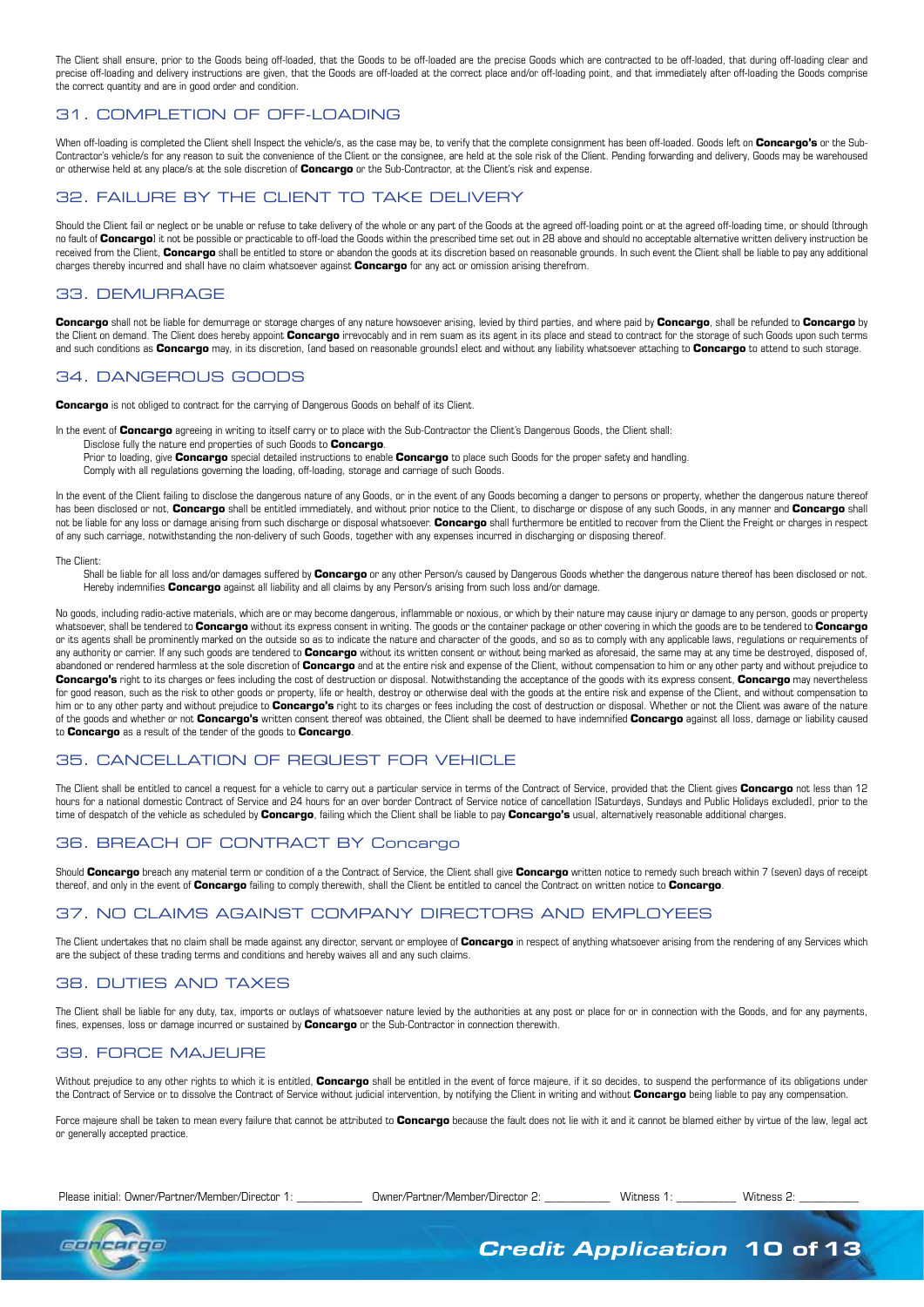### 40. LIEN

**Concargo** shall have a lien over all Goods for monies owing to **Concargo** by the Client in respect of services rendered by **Concargo** whether or not payment in respect of such Services is due.

In addition, **Concargo** shall be entitled to hold all Goods as security for any monies which are due and payable to it by the Client from any cause whatsoever. If any monies owing are not paid within 30 (thirty) days after they become due., **Concargo** shall be entitled without further notice to the Client:

• To open and examine any part of the consignment.

To hold any part of the consignment in such manner and upon such terms and conditions as it deems fit in order to secure its lien and security.

To sell the Goods over which **Concargo** has a lien, and to apply the proceeds of any such sale after deducting all expenses thereof in payment or deduction of any amount due by the Client to **Concargo** provided that any surplus is to be paid over to the Client, without interest, as soon as possible after the sale if the Client's address is known, or if not, upon demand by the Client.

Upon payment or tender of the proceeds of any such sale, **Concargo** shall be released from all liability (if any) to the Client in respect of the Goods.

#### 41. WARSAW CONVENTION

If transportation or carriage by air of any consignment involves an ultimate destination or stop in a country other than the country of departure, the Warsaw Convention may apply and the convention governs and in most cases further limits the liability of **Concargo** in respect of loss or damage to such consignment.

### 42. DUPLICATE DOCUMENTS

**Concargo** is under no obligation whatsoever to provide Clients with duplicates of any documents issued by it. Nevertheless **Concargo** without being legally obligated to do so will in its discretion endeavour wherever possible to provide Clients with duplicate documents but reserves the right to charge for such copies.

# 43. JURISDICTION OF THE MAGISTRATES COURT

Concargo shall be entitled to institute any proceedings against the Client in any Magistrates Court having jurisdiction over it, even thought the cause of action or amount claimed is beyond that jurisdiction of the court.

#### 44. DISPUTE

Should there be any dispute of any nature whatsoever between the parties in regard to any aspect, matter or thing relating to these trading terms and conditions including whether or not **Concargo** has executed its obligations in terms of any other agreement it has with the Client, then and in such event the Client shall nevertheless be obliged to perform all its obligations to **Concargo** in terms of any such agreement as though **Concargo** had performed properly and to the Client's satisfaction.

The Client shall not be entitled to withhold payments of any amounts, by reason of any disputes with **Concargo**, whether in relation to **Concargo's** performance in terms of any agreement, or lack of performance or otherwise.

In any dispute between **Concargo** and the Client *Concargo* shall be deemed to have performed its obligations in a proper and workmanlike manner and strictly in accordance with any agreement between it and the Client, until such time as the Client proves the contrary.

### 45. ARBITRATION

45.1 A dispute which arises in regard to -

the interpretation of; or the carrying into effect of; or any of the parties' rights and obligations arising from; or the termination or purported termination of or arising from the termination of; or the rectification or proposed rectification of

 The Contract of Service, or out of or pursuant to the said Contract, (other than where an interdict is sought or urgent relief may be obtained from a court of competent jurisdiction), shall be submitted to and decided by arbitration as set cut below.

45.2 That arbitration shall be held -

with only the parties and their representatives present thereat; at Cape Town.

- 45.3 It is the intention that the arbitration shall, where possible, be held and concluded in 21 (twenty one) Business Days after it has been demanded. The parties shall use their best endeavours to procure the expeditious completion of the arbitration.
- 45.4 Save as expressly provided in the Contract of Service to the contrary, the arbitration shall be subject to the arbitration legislation for the time being in force in the Republic of South Africa.
- 45.5 The arbitrator shall be, if the matter in dispute is principally -

 an accounting matter, independent auditors agreed between the parties in writing or, failing such agreement within 10 (ten) days after the arbitration has been demanded, at the request of either of the parties shall be nominated by the president for the time being of the South African Institute of Chartered Accountants for its successor body), whereupon the parties shall forthwith appoint such person as the arbitrator. If that person fails or refuses to make the nomination, either party may approach any court having jurisdiction to make such appointment and, to the extent necessary, such court is expressly empowered to do so;

any other matter, an impartial admitted senior counsel of not less than 10 (ten) years' standing or a retired judge agreed between the parties in writing or, failing such agreement within 10 (ten) days after the arbitration has been demanded, at the request of either of the parties shall be nominated by the president for the time being of the Law Society of the Western Cape (or its successor body in Cape Town), whereupon the parties shall forthwith appoint such person as the arbitrator. If that person fails or refuses to make the nomination, either party may approach any court having jurisdiction to make such appointment and, to the extent necessary, such court is expressly empowered to do so.

- 45.6 The parties shall keep the evidence in the arbitration proceedings and any order made by any arbitrator confidential.
- 45.7 The arbitrator shall be obliged to give his award in writing folly supported by reasons.
- 45.8 The provisions of this clause are severable from the rest of this agreement and shall remain in effect if this agreement is terminated for any reason.

Please initial: Owner/Partner/Member/Director 1: \_\_\_\_\_\_\_\_\_\_\_\_\_\_ Owner/Partner/Member/Director 2: \_\_\_\_\_\_\_\_\_\_\_\_ Witness 1: \_\_\_\_\_\_\_\_\_\_\_ Witness 2:



*Credit Application* 11 of 13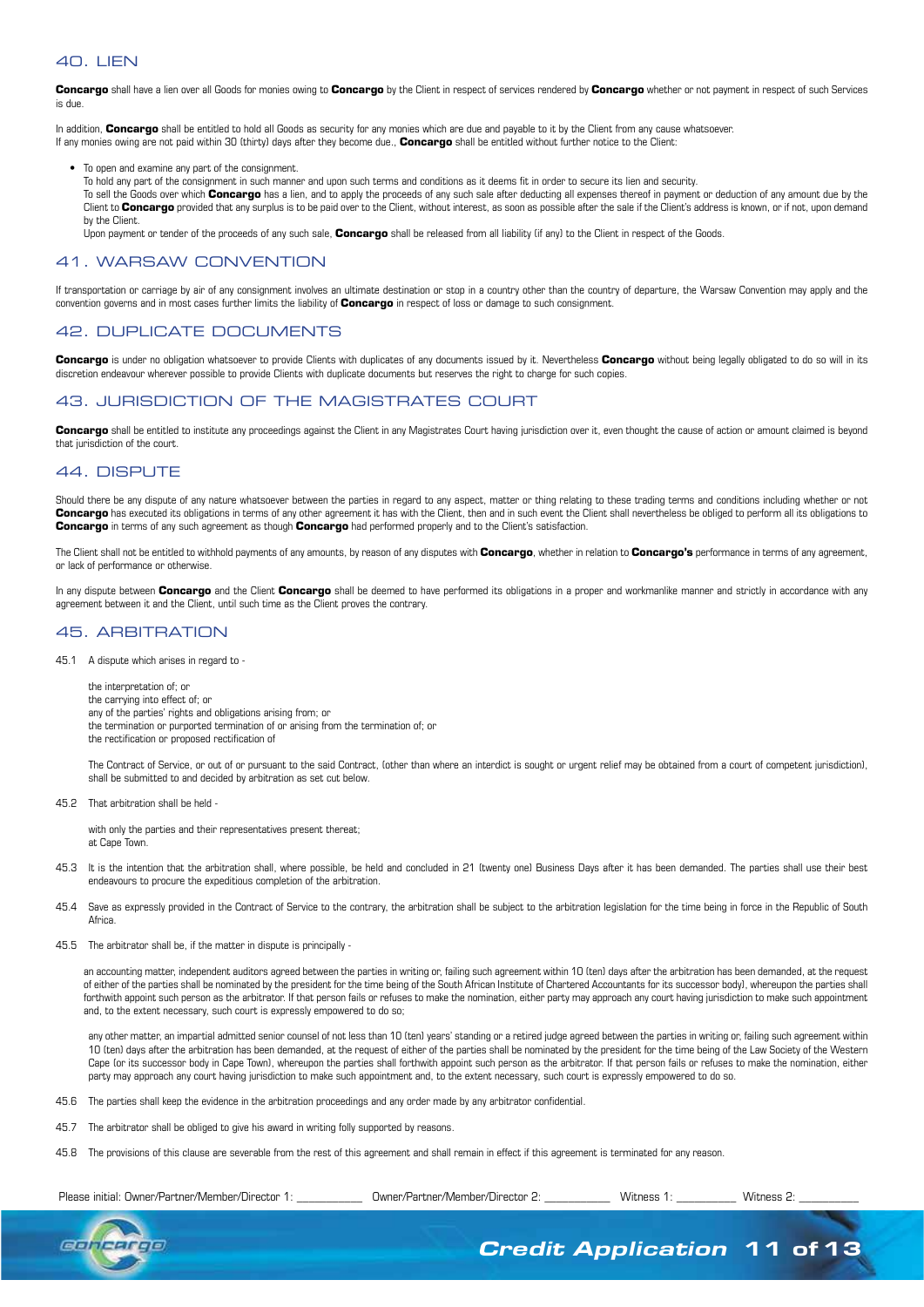45.9 The arbitrator shall have the power to give default judgment if either party fails to make submissions on due date and/or fails to appear at the arbitration.

45.10 The parties agree that a written demand by either party to a dispute in terms of this clause 45 that the dispute be submitted to arbitration is to be deemed to be a legal process for the purpose of interrupting extinctive prescription in terms of the Prescription Act, 1969.

#### 46. GENERAL

**Concargo** may cede all Its rights under this Contract.

**Concargo** may appoint a sub-contractor to perform on Its behalf In terms of this contract.

These conditions shell apply to any other additional work and/or transport carried out for end on behalf of the Client, whether or not the Client's attention has been specifically drawn to these terms and conditions as being applicable to the contract governing the relatlonshlp.lt shall therefore be construed that the Client has agreed that all terms and conditions herein contained shall apply to all future and/or additional transport work carried out or services rendered for and on behalf of the Client by **Concargo** and/or the Sub-Contractor. All Contracts shall be interpreted and governed by the Laws of the Republic of South Africa in their entirety. This Contract shall be deemed to have been entered into in the Republic of South Africa.

The head notes to the various clauses contained in these conditions are for reference purposes only and do not affect the interpretation of the individual clauses.

The Client selects as its domicilium citandi et executandi for all purposes hereunder its place of business as reflected on its invoices, delivery notes and letterheads.

**Concargo** selects as its domicilium citandi et executandi the address that appears on the face hereof.

#### 47. SEVERABILITY

Each clause of the Contract of Service is severable, the one from the other. If any clause is found to be defective or unenforceable for any reason by any competent court, then the remaining clauses will be end continue to be of full force and effect.

#### 48. N0 WAIVER

No relaxation, indulgence or extension of time that **Concargo** grants the Client will be construed as a waiver of any of **Concargo's** rights in terms of the Contract of Service, or a novation of any of the terms of the said Contract, or estop **Concargo** from enforcing strict and punctual compliance with the terms of the said Contract.

#### 49. NO VARIATION

No variation of, addition to, consensual cancellation of or waiver of any right arising in terms of the Contract of Service will be of any force or effect unless it is reduced to writing end signed by the parties or their duly authorised representatives.

#### 50. WHOLE AGREEMENT

The Contract of Service constitutes the whole agreement between the parties in relation to the subject matter thereof and no party is bound by any undertaking, representation or warranty not recorded therein.

| Place                                      | Day | Month | Year      |                                            |
|--------------------------------------------|-----|-------|-----------|--------------------------------------------|
| by                                         |     |       |           |                                            |
| 1. Signed by Owner/Partner/Member/Director |     |       |           | 2. Signed by Owner/Partner/Member/Director |
| Name                                       |     |       | Name      |                                            |
| Signature                                  |     |       | Signature |                                            |
| 3. Signed by Owner/Partner/Member/Director |     |       |           | 4. Signed by Owner/Partner/Member/Director |
| Name                                       |     |       | Name      |                                            |
| Signature                                  |     |       | Signature |                                            |
| <b>Company Stamp</b>                       |     |       | 1. Wtness |                                            |
|                                            |     |       | Signature |                                            |
|                                            |     |       | Date      |                                            |
|                                            |     |       | 2. Wtness |                                            |
|                                            |     |       | Signature |                                            |
|                                            |     |       | Date      |                                            |
|                                            |     |       |           |                                            |

Please initial: Owner/Partner/Member/Director 1: \_\_\_\_\_\_\_\_\_\_\_\_\_\_ Owner/Partner/Member/Director 2: \_\_\_\_\_\_\_\_\_\_\_\_ Witness 1: \_\_\_\_\_\_\_\_\_\_\_ Witness 2:



*Credit Application* 12 of 13